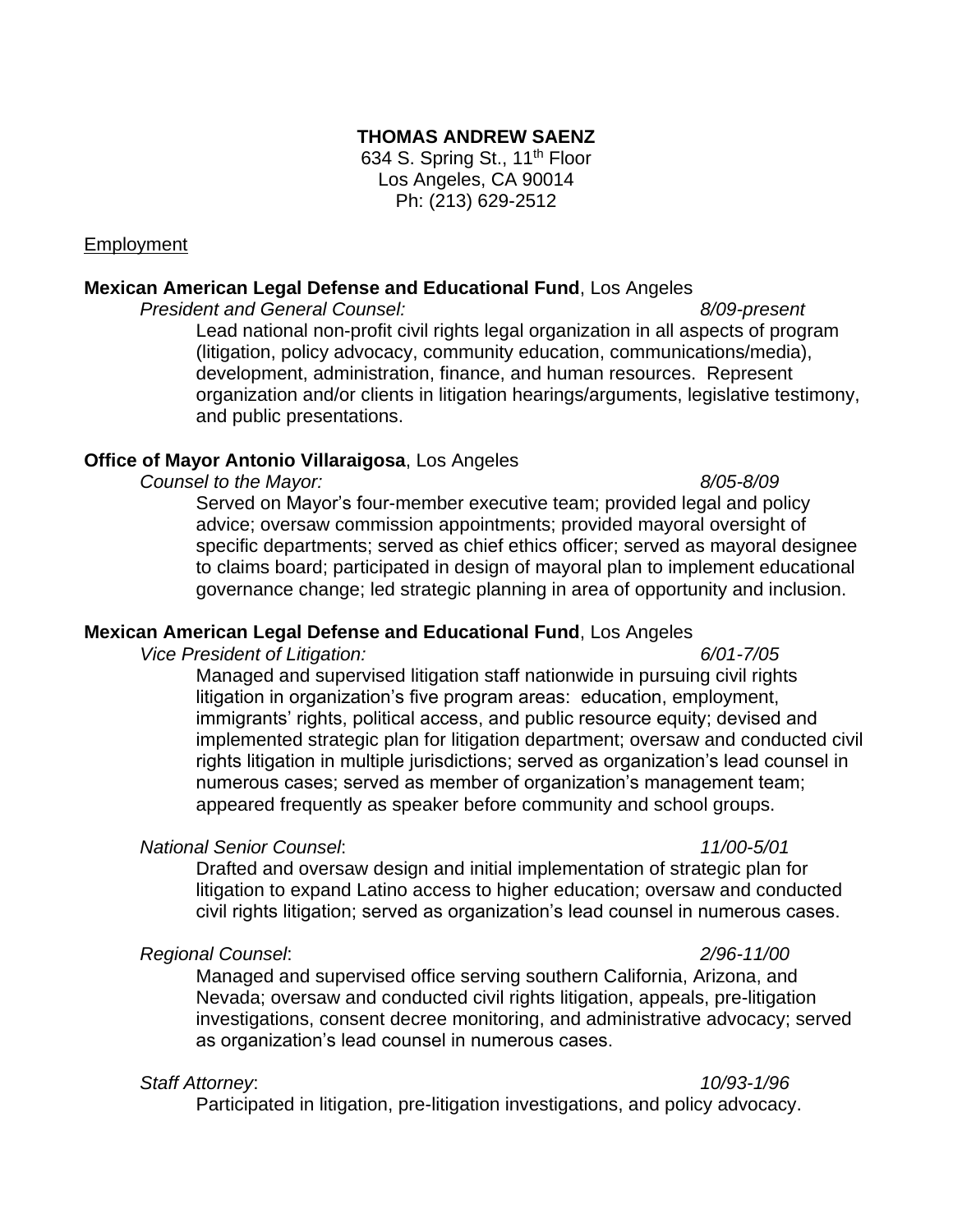*Thomas Andrew Saenz Page 2*

Employment (continued)

| Hon. Stephen Reinhardt, Ninth Circuit Court of Appeals, Los Angeles<br><b>Law Clerk</b> | $9/92 - 9/93$ |
|-----------------------------------------------------------------------------------------|---------------|
| Hon. Harry L. Hupp, United States District Court, Los Angeles<br>Law Clerk              | $9/91 - 9/92$ |

## **Education**

**Yale Law School**, J.D., June 1991

Honors: Coker Fellow (Teaching Assistant to Prof. Ruth Wedgwood), 1990 C. LaRue Munson Prize (clinical work), 1991 Potter Stewart Prize (moot court), Spring 1991 Finalist, Caskey/Gallagher Prizes (mock trial), 1990 Finalist, Stone Prize (moot court), Spring 1991

**Yale College**, B.A., *summa cum laude*, May 1987 Majors: History; Economics and Political Science Honors: Distinction in History Major Distinction in Economics and Political Science Major Phi Beta Kappa

Community Involvement / Other Professional Activities

*Member*, **Los Angeles County Board of Education**, 12/01-present; *President*, 7/05-6/06, 7/10-6/11, 7/15-6/16 and 7/18-6/19 (seven-member appointed body sets policy and oversees budget of nation's largest county office of education; adjudicates expulsion and transfer appeals).

*Member,* **Board of Directors**, **California Community Foundation**, 6/15-present.

*Member*, **Oversight Board of the Successor Agency to the Redevelopment Agency of Los Angeles County**, 5/12-present (seven-member body oversees dissolution of agency properties).

*Vice Chair*, **Leadership Conference on Civil and Human Rights**, 2013-present.

*Chair*, **National Hispanic Leadership Agenda**, 4/18-present.

*Board of Advisors*, **TheDREAM.us**, 12/13-6/20.

*Member*, **California Task Force on K-12 Civic Learning**, 7/13-8/14 (appointed by Chief Justice and Supt. of Public Instruction to report and recommend on civics education).

*Member*, **Los Angeles County Commission on Human Relations**, 6/01-7/05; *President*, 7/04-6/05 (15-member appointed body that directs county human relations staff).

*Member*, **Equity and Excellence Commission, U.S. Department of Education**, 2/11-2/13 (27-member commission examining and recommending on education disparities).

*Board of Directors*, **Campaign for College Opportunity**, 9/09-present.

*Board of Advisors*, **The Impact Fund**, 2007-present.

*Thomas Andrew Saenz*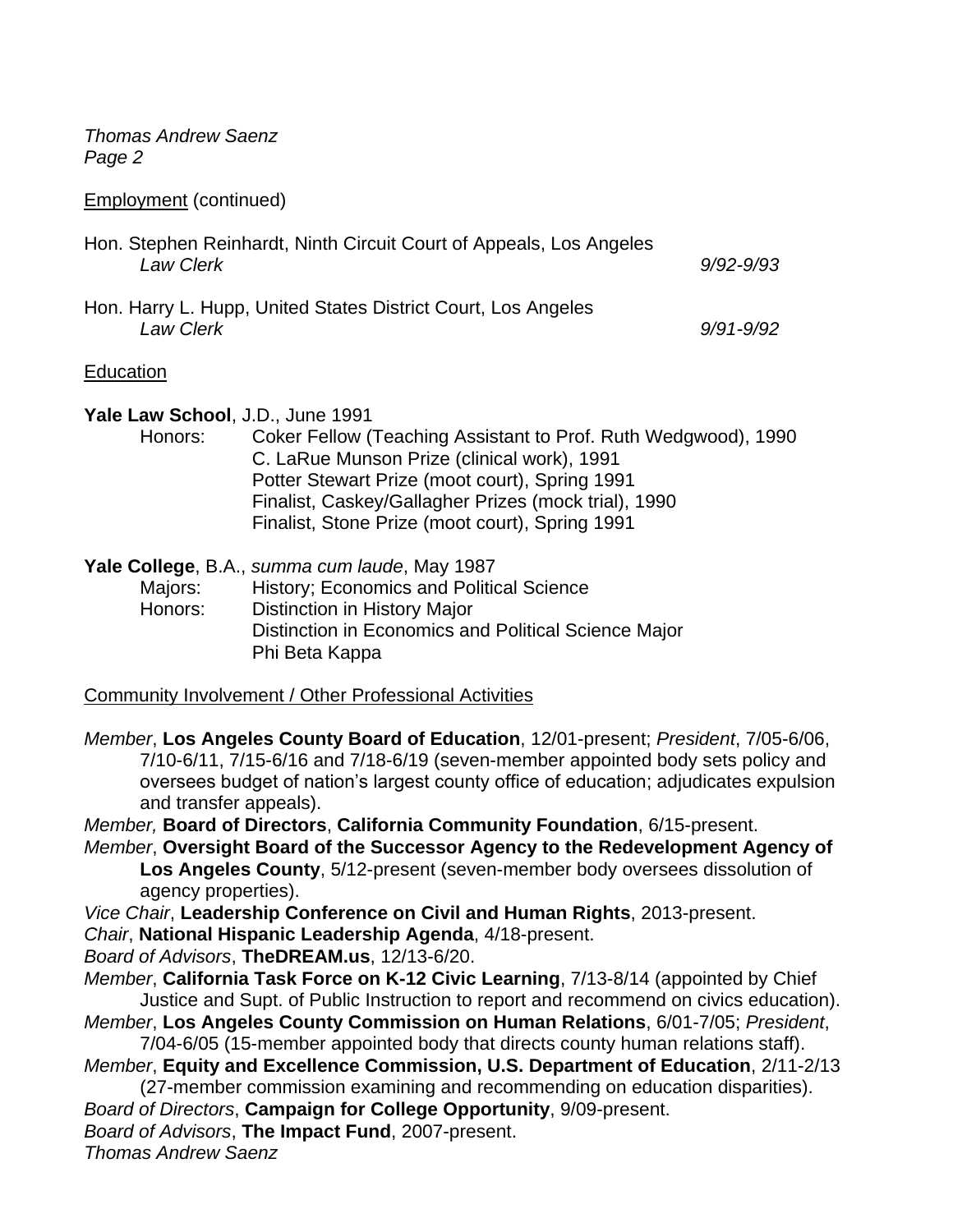*Page 3*

Community Involvement / Other Professional Activities (continued)

*Board of Directors,* **Western Justice Center**, 2014-2019.

*Adjunct Lecturer*, **University of Southern California Law School**, 1998-2005 (co-taught 3 unit course in Civil Rights Litigation in spring semester).

- *Fellow*, *National Assembly (6/08) and West Coast Assembly (2/07)*, **The American Assembly, Next Generation Project: U.S. Global Policy and the Future of International Institutions**.
- *Board of Directors*, **Los Angeles Region***,* **National Conference for Community and Justice (NCCJ)**, 1999-2005; *Executive Committee*, 2001-2005.

*Board of Directors*, **Alliance for Children's Rights**, 2003-2010.

*Board of Directors*, **ENCOMPASS**, 2005-2014; *President*, 1/06-12/09.

- *Charter Member*, **Pacific Council on International Policy**, 1998-2008; *Next Generation Advisory Group*, 2001-04 (Group Chair, 5/03-4/04).
- *Lawyer Representative*, **Ninth Circuit Judicial Conference**, 1999-2001; *Lawyer Representative Alternate*, 1998.
- *Advisor*, **Ninth Circuit Task Force on Racial, Religious & Ethnic Fairness**, 1994-96.
- *Legal Advisor - Civil Rights*, **California LULAC (League of United Latin American Citizens)**, 1999-2004 (served as appointed adviser to state officers on civil rights issues).
- **Central L.A. / San Gabriel Valley Yale Alumni Schools Committees**, 1987-88, 1991-2001 (coordinated and conducted recruiting/interviewing of local applicants to Yale College).

# Fellowships

- **Ambassadors Within**, California Community Foundation, 2003 (42-member inaugural class of young leaders of greater Los Angeles studying community change).
- **American Marshall Memorial Fellowship**, The German Marshall Fund of the United States, 10/99 - 11/99 (16-member pilot delegation of young leaders on three-week study and discussion program in Europe).
- **Next Generation Leadership Fellowship**, The Rockefeller Foundation, 9/00-9/01 (24 member cohort studying collaboration and democracy).
- **Remarque Forum**, Remarque Institute (NYU), 6/03 and 2/04 (invited participant in U.S.- Europe young professionals' discussion forum in Orsundsbro, Sweden and follow-up workshop in Sejny, Poland on future and margins of West).

# **Selected Honors and Awards**

**Champion of Justice**, Western Justice Center, 2014.

**Spirit of Excellence Award**, American Bar Association Commission on Racial and Ethnic Diversity in the Profession, 2013.

**Cesar E. Chavez Legacy Award**, Cesar Chavez Foundation, 2013.

- **Dr. Martin Luther King / Cesar Chavez Social Justice Award**, Rainbow PUSH and Citizenship Education Fund, 2013.
- **Impact Award**, National Hispanic Media Coalition, 2012.
- *Thomas Andrew Saenz*

*Page 4*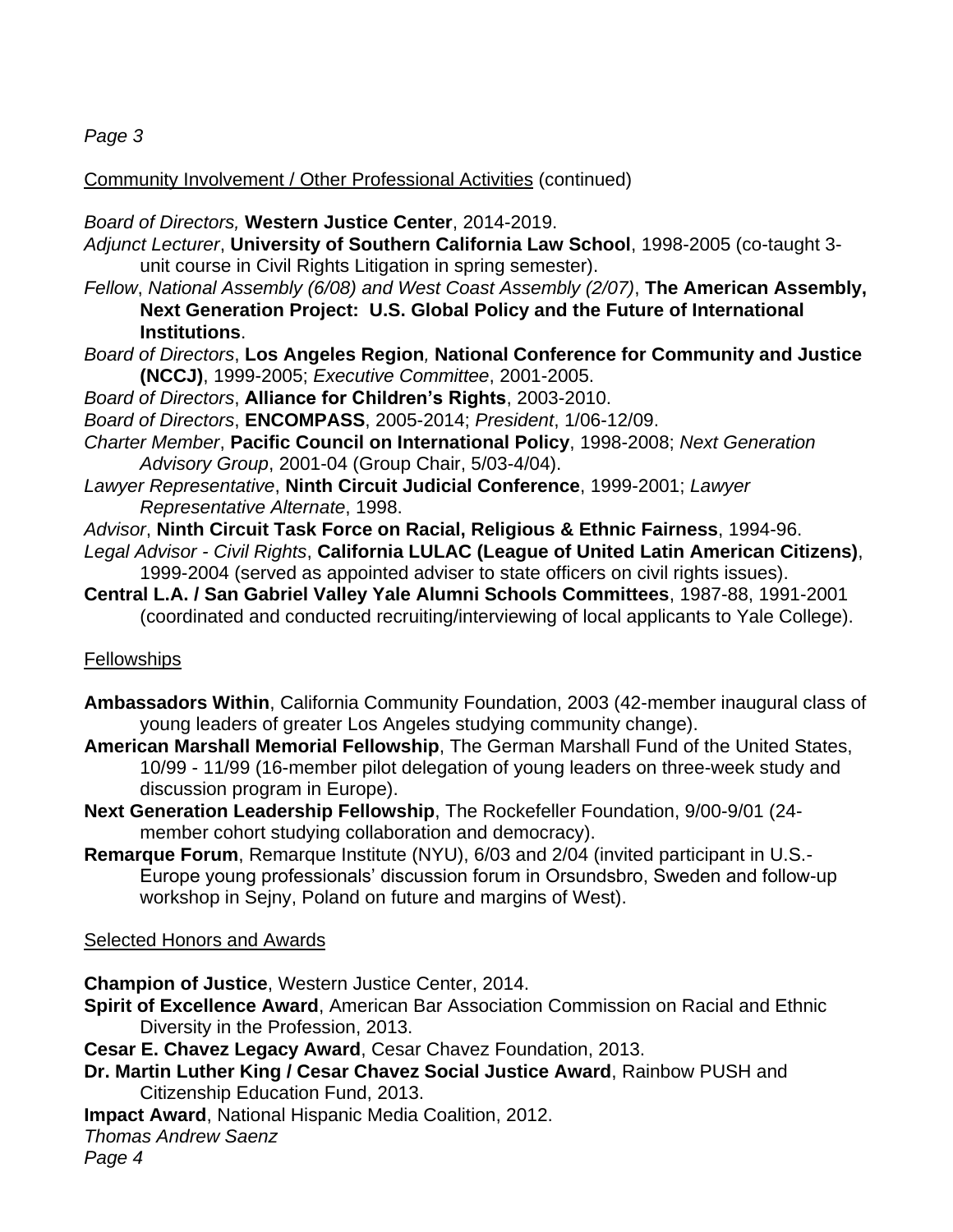Selected Honors and Awards (continued)

**Community Corazon Award for Leadership**, Univision Communications Inc., 2010. **Benito Juarez Attorney of the Year**, Mexican American Bar Association of Los Angeles County, 2010.

**Progressive Leadership Award**, Equal Justice Society, 2009.

**Social Justice Award**, ACLU Foundation of Southern California, 2009.

**Peace and Justice Award**, Instituto de Educacion Popular del Sur de California, 2007. **Honoree, Annual Evening of Art**, The HeArt Project, 2007.

**Public Service Award**, Latino Law Students Association of Yale Law School, 2007.

**Reconocimiento Ohtli**, Instituto de los Mexicanos en el Exterior / Hispanic National Bar Association, 2006.

**Professional Achievement Award**, Mexican American Bar Foundation, 2006.

**Jack Berman Award of Achievement for Distinguished Service to the Profession and the Public**, State Bar of California / California Young Lawyers Association, 2000.

**Civil Rights Award**, Sindicato de Jornaleros (Day Laborers Union of Los Angeles), 1999.

## Selected Publications

Thomas A. Saenz, "United States v. Texas: *A Brief Discussion of a Briefer (Non-) Decision*," 32 Civil Rights Litigation and Attorney Fees Annual Handbook 19 (S. Saltzman, ed.) (Thomson Reuters 2016).

Thomas A. Saenz, "*One Advocate's Road Map to a Civil Rights Law for the Next Half Century: Lessons from the Latino Civil Rights Experience*," 38 N.Y.U. Rev. L. & Soc. Change 607 (2014).

Thomas A. Saenz, "Fisher v. University of Texas: *Fatal in Expectation, But Feeble in Effect?*", 29 Civil Rights Litigation and Attorney Fees Annual Handbook 315 (S. Saltzman, ed.) (Thomson Reuters 2013).

"*From Emma Lazarus to Arizona SB 1070, Can Progressives Meet New Challenges to Immigrants Rights?*", 31 Chicana/o-Latina/o L. Rev. 47 (2012) (one of five panelists in transcribed discussion).

Thomas A. Saenz, "*A New Nullification: Arizona's S.B. 1070 Triggers a National Constitutional Crisis*," 21 Berkeley La Raza L.J. 5 (2011).

Thomas A. Saenz, "*Image-Based Hiring: Does the Pursuit of a 'Look' Justify Discrimination,*" 35 The Brief (ABA), Fall 2005, at 28.

Thomas A. Saenz, "Mendez *and the Legacy of* Brown*: A Latino Civil Rights Lawyer's Assessment*," *in* Symposium, Rekindling the Spirit of *Brown v. Board of Education*, 6 Afr.-Am. L. & Pol'y Rev. 194; 11 Asian L.J. 276; 15 Berkeley La Raza L.J. 67; 19 Berkeley Women's L.J. 395; Calif. L. Rev. (2004). *Thomas Andrew Saenz Page 5*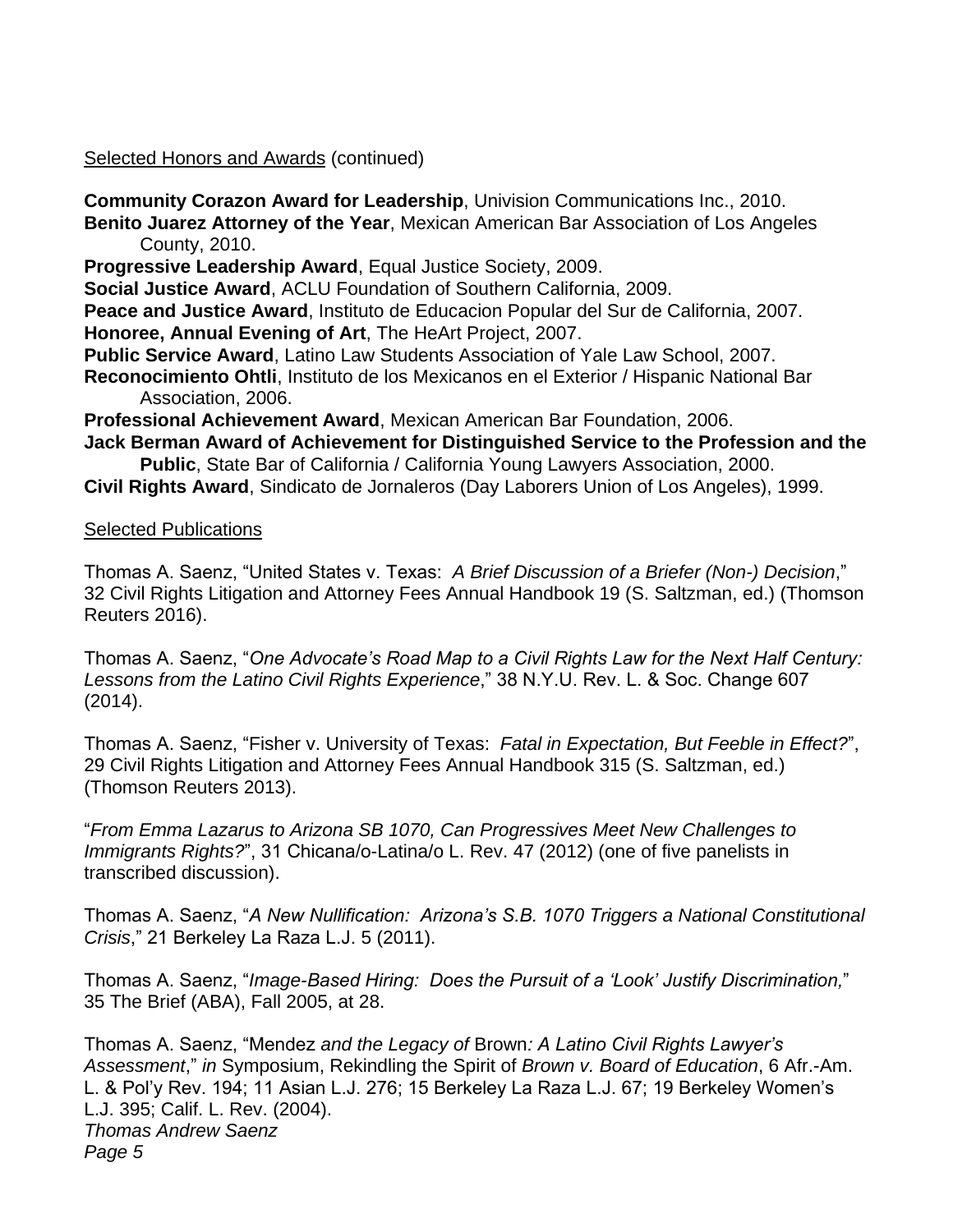## Selected Publications (continued)

"*A Symposium on Proposition 187*" (one of four speakers in transcribed debate), 23 W. St. U. L. Rev. 38 (1995).

## Bar Admissions

U.S. Supreme Court California Supreme Court U.S. Court of Appeals, Eighth Circuit U.S. Dist. Ct., Central Dist. of Cal. U.S. Dist. Ct., Northern Dist. of Cal. U.S. Dist. Ct., Southern Dist. of Cal. U.S. Dist. Ct., Eastern Dist. of Cal.

U.S. Court of Appeals, Ninth Circuit U.S. Court of Appeals, Seventh Circuit

## Significant Cases / Amicus Briefs

*Gregorio T. v. Wilson*, Case Nos. CV 94-7652 (C.D. Cal.), 95-55186, 98-55687 (9th Cir.) (colead counsel) (facial challenge to California's Proposition 187).

*Wilson v. City of San Jose*, Case Nos. C 95-0633 (N.D. Cal.), CV 95-3925 (C.D. Cal.), 95- 56565 (9th Cir.) (lead counsel) (defense of declaratory relief action regarding Proposition 187).

*Cano v. Davis*, Case Nos. 01-8477 (C.D. Cal.) (three-judge court), 02-577 (S. Ct.) (co-lead counsel) (challenge to California congressional and state senate district lines).

*Gonzalez v. Abercrombie & Fitch Stores, Inc.*, Case No. C 03-2817 (N.D. Cal.) (co-lead counsel) (nationwide class action challenge to discrimination in employment practices).

*Clementina Doe v. Wilson*, Case Nos. C 97-2427 (N.D. Cal.), 98-15194 (9th Cir.) (lead counsel) (Tenth Amendment challenge to key provision of federal welfare reform act).

*Comite de Jornaleros de Redondo Beach v. City of Redondo Beach*, Case Nos. CV 04-9396 (C.D. Cal.), 06-55750 (9th Cir.), 11-760 (S. Ct.) (co-lead counsel) (en banc decision on First Amendment challenge to anti-solicitation ordinance targeted at day laborers).

*Coalition for Humane Immigrant Rights of Los Angeles v. Burke*, Case No. CV 98-4863 (C.D. Cal.) (lead counsel) (First Amendment challenge to anti-solicitation ordinance targeted at day laborers).

*La Raza Centro Legal v. City and County of San Francisco*, Case No. C 03-1265 (N.D. Cal.) (lead counsel) (challenge to retaliatory denial of government contract).

- *Hernandez v. City of Los Angeles*, Case Nos. CV 98-0675 (C.D. Cal.), 99-56453 (9th Cir.) (lead counsel) (Title VII challenge to non-promotion of high-ranking police officer).
- *Diana Doe v. Los Angeles Unified School District*, Case No. CV 98-6154 (C.D. Cal.) (lead counsel) (challenge to district implementation of Proposition 227).
- *Valeria G. v. Wilson / Angel V. v. Davis*, Case Nos. C 98-2252 (N.D. Cal.), 01-15219 (9th Cir.) (co-lead counsel) (facial challenge to Proposition 227).
- *Proyecto Pastoral v. County of Los Angeles*, Case Nos. CV 98-832 (C.D. Cal.), 00-55955 (9th Cir.) (lead counsel) (Title VI challenge to distribution of anti-gang funds).
- *Ruiz v. City of Santa Maria*, Case No. CV 92-4879 (C.D. Cal.) (second chair at trial) (Voting Rights Act challenge to at-large city council elections).

*Thomas Andrew Saenz Page 6*